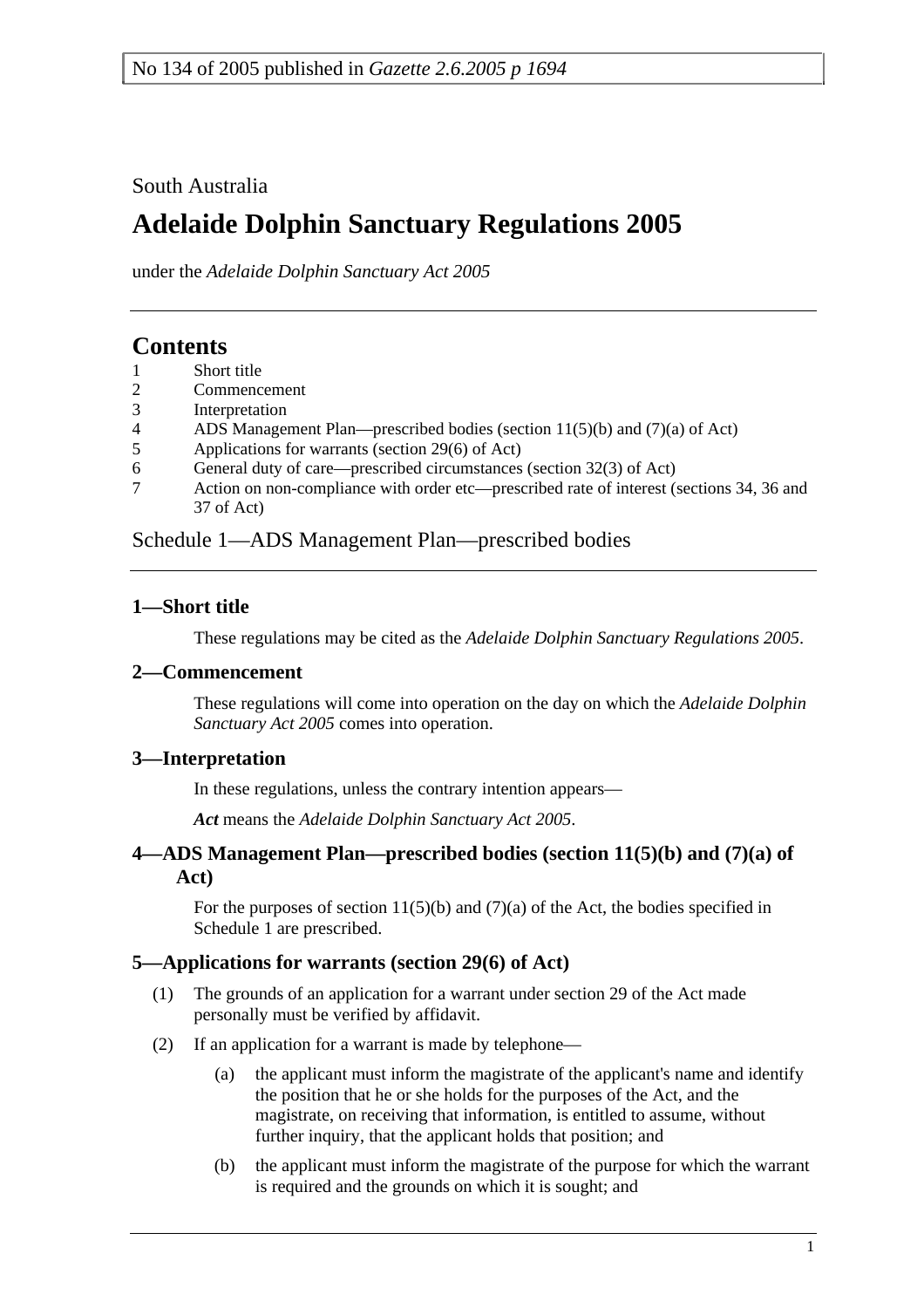- (c) if it appears to the magistrate from the information given by the applicant that there are proper grounds to issue a warrant, the magistrate must inform the applicant of the facts that justify, in the magistrate's opinion, the issue of the warrant, and must not proceed to issue the warrant unless the applicant undertakes to make an affidavit verifying those facts; and
- (d) if the applicant gives such an undertaking, the magistrate may then make out and sign a warrant, noting on the warrant the facts that justify, in the magistrate's opinion, the issue of the warrant; and
- (e) the warrant is taken to have been issued, and comes into force, when signed by the magistrate; and
- (f) the magistrate must inform the applicant of the terms of the warrant; and
- (g) the applicant must, as soon as practicable after the issue of the warrant, forward to the magistrate an affidavit verifying the facts referred to in paragraph (c).
- (3) A magistrate by whom a warrant is issued must file the warrant, or a copy of the warrant, and the affidavit verifying the grounds on which the application for the warrant was made, in the Magistrates Court.

### **6—General duty of care—prescribed circumstances (section 32(3) of Act)**

For the purposes of section 32(3) of the Act, any circumstance involving the exercise of a statutory power by a public authority in an emergency situation is prescribed.

### **7—Action on non-compliance with order etc—prescribed rate of interest (sections 34, 36 and 37 of Act)**

- (1) For the purposes of sections  $34(5)(a)$ ,  $36(5)(a)$  and  $37(8)(a)$  of the Act, the prescribed rate of interest per annum on an unpaid amount will be the prime bank rate for any financial year for which the amount remains unpaid.
- (2) In this regulation—

*prime bank rate* for a particular financial year means the corporate loan reference rate applied by the Commonwealth Bank of Australia for corporate lending on the first trading day of the Bank in that financial year.

# **Schedule 1—ADS Management Plan—prescribed bodies**

Aboriginal Legal Rights Movement Incorporated Adelaide and Mount Lofty Ranges Natural Resources Management Board Boating Industry Association of South Australia Incorporated City of Port Adelaide Enfield City of Salisbury Conservation Council of South Australia Incorporated Flinders Ports Pty Limited South Australian Employers' Chamber of Commerce and Industry Incorporated South Australian Fishing Industry Council Incorporated South Australian Recreational Fishing Advisory Council Incorporated